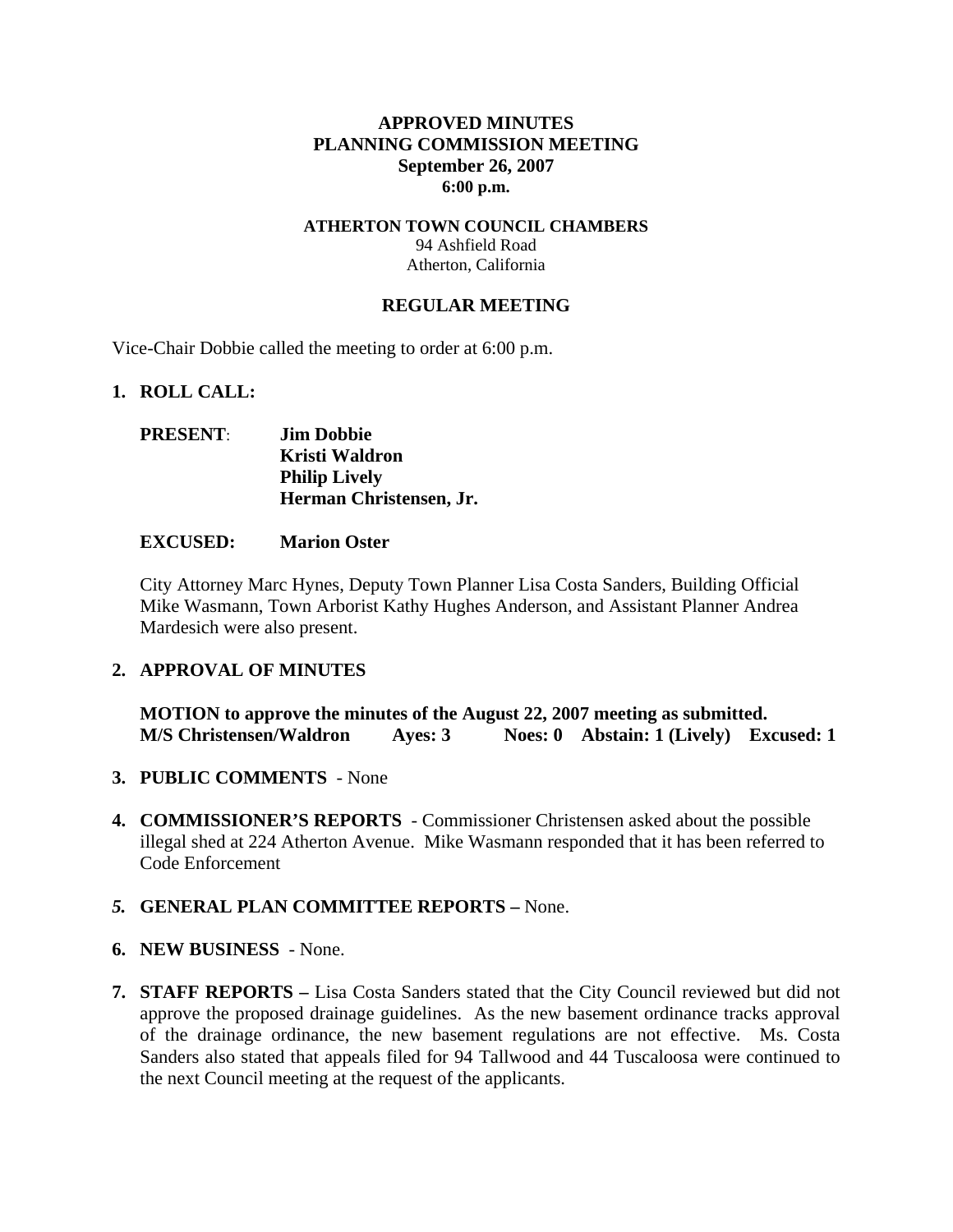# **PUBLIC HEARINGS**

**8. Conditional Use Permit, Heritage Tree Removal Permit and Negative Declaration – 50 Valparaiso –** Conditional Use Permit for the Athletic Center, Performing arts and Create Arts Building project and a Heritage Tree Removal Permit to allow the removal of four heritage trees. Atherton Municipal Code Section 17.32 and 8.10

### **MOTION to continue the item to the October 24, 2007 meeting.**

**M/S Christensen/Lively Ayes: 4 Noes: 0 Excused: 1** 

Commissioner Christensen recused himself from the meeting due to his property being located within 500 feet of the 227 Park Lane property.

**9. Heritage Tree Removal Permit – 227 Park Lane –** Heritage Tree Removal Permit to allow the removal of four heritage trees. Atherton Municipal Code Section 8.10.

Lisa Costa Sanders presented the staff report and indicated staff support for the tree removal request due to the condition of the trees.

#### OPEN PUBLIC COMMENT

Emery Rogers, Landscape Architect stated that they would like to plant replacement screening material that will fill a lower level. The applicant is requesting removal of the trees due to their condition.

#### CLOSE PUBLIC COMMENT

Commissioner Lively concurred with the request due to the condition of the trees. Commissioner Waldron stated that one tree is clearly in decline and that the trees do not serve the function of screening the site. Commissioner Dobbie concurred.

## **MOTION to approve the Heritage Tree Removal Permit to allow removal of four heritage trees based on the following finding and subject to the conditions of the Heritage Tree Removal Permit.**

**M/S Waldron/Lively Ayes: 3 Noes: 0 Excused: 2** 

#### **Finding:**

1. The removal of the trees would not be contrary to the purpose and intent of the Atherton General Plan.

Vice-Chair Dobbie advised of the 10-day appeal period.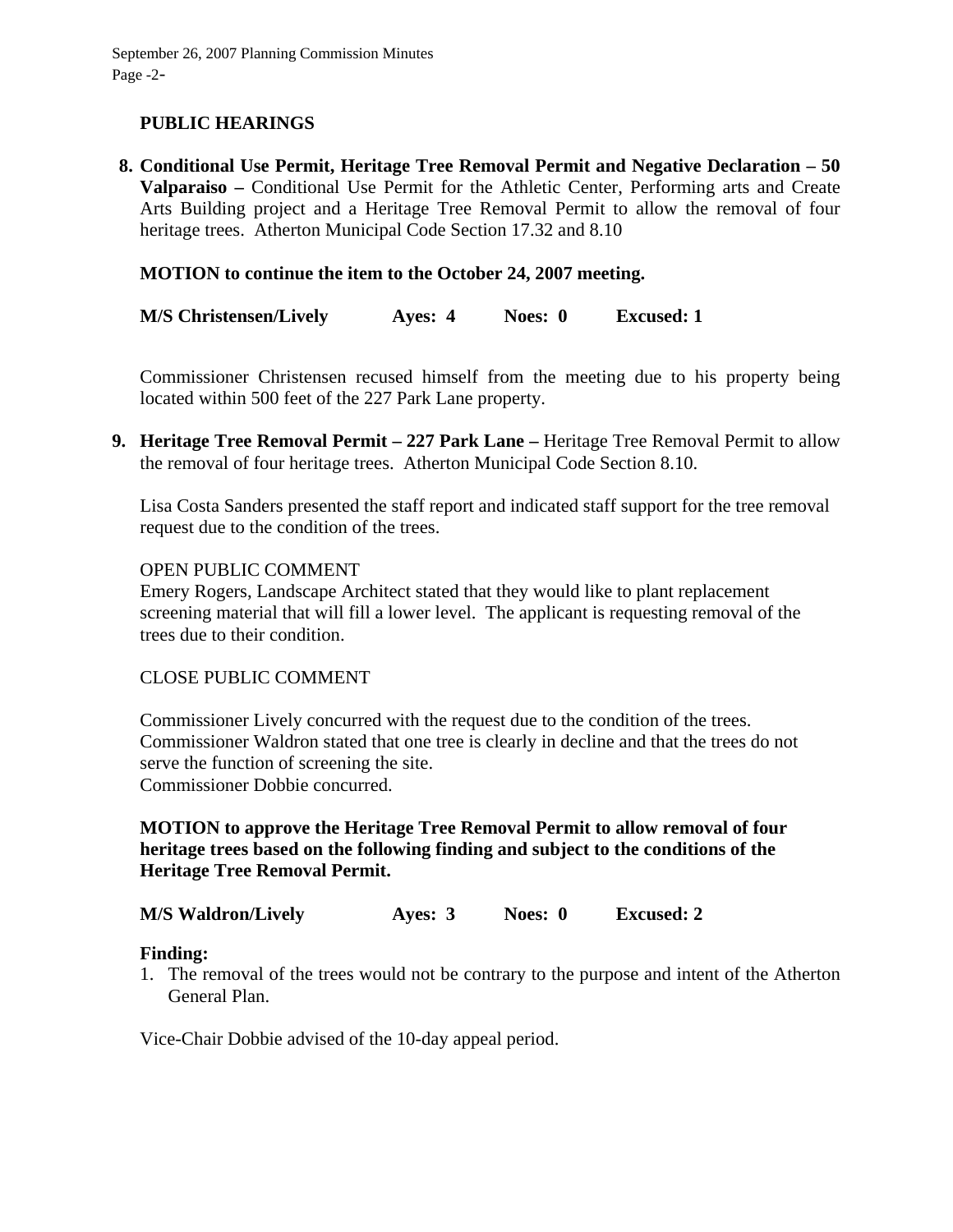September 26, 2007 Planning Commission Minutes Page -3-

**10. Heritage Tree Removal Permit – 198 Fair Oaks–** Heritage Tree Removal Permit to allow the removal of two heritage trees. Atherton Municipal Code Section 8.10.

Andrea Mardesich presented the staff report and indicated staff support for the removal of two heritage trees.

Kathy Hughes Anderson responded to Commissioners questions citing one tree leans and the other tree is in poor condition. He also noted difficulty located the garage expansion on other portions of the lot.

#### OPEN PUBLIC COMMENT

Larry Cathey, contractor, noted that other trees on the site are well preserved and citied other options that were considered for the expanded garage including underground.

Barbara Greer, Landscape Architect, also noted other options that were considered for the garage placement and reviewed the trees that have been planted on the site.

Barbara Stephenson, property owner, stated that they have maintained the historic home on the site and recently acquired the adjacent lot. She noted improvements they have already completed and have planned for the site.

#### CLOSE PUBLIC COMMENT

Commissioner Waldron expressed support for the application noting the property owner that done a good job of caring for the property and other trees on the site.

Commissioner Christensen felt there were mitigating circumstances with lots of trees on the site.

Commissioner Lively stated that the leaning tree should be removed and requested larger tree size for replacement planting.

Commissioner Dobbie concurred with the other Commissioners comments.

### **MOTION to approve the Heritage Tree Removal Permit to allow removal of four heritage trees based on the following finding and subject to the conditions of the Heritage Tree Removal Permit with the following amended conditions:**

**M/S Lively/Waldron Ayes: 4 Noes: 0 Excused: 1** 

#### **Finding:**

1. The removal of the trees would not be contrary to the purpose and intent of the Atherton General Plan.

#### **Amended conditions:**

- 1. Amend condition #2 to require  $2 36$ " box native oaks and two 48" box native oaks to the satisfaction of the Town Arborist and Building Official.
- 2. Add "and issuance of a permit for the garage" at the end of condition #3.

Vice-Chair Dobbie advised of the 10-day appeal period.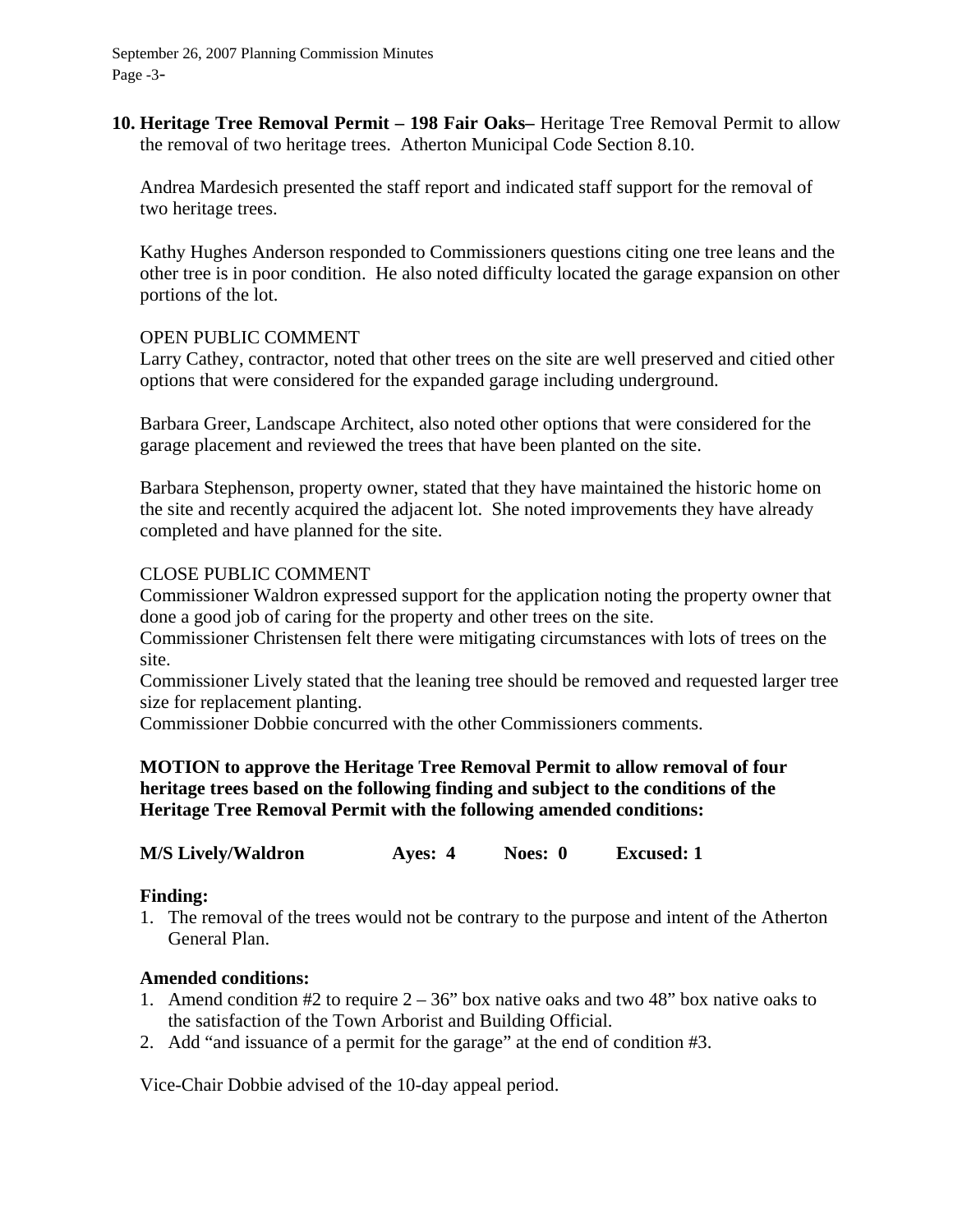September 26, 2007 Planning Commission Minutes Page -4-

**11. Heritage Tree Removal Permit – 133 Atherton Avenue** – Heritage Tree Removal Permit to allow the removal of four heritage trees. Atherton Municipal Code Section 8.10.

Lisa Costa Sanders presented the staff report and noted staff support for the removal of four trees.

#### OPEN PUBLIC COMMENT

Elizabeth Everdale, Landscape designer, distributed a conceptual landscape plan, noting the new driveway plan with formal tree alae. She stated that there are 48 heritage oaks on the site.

Andrew Skurman, Architect, stated that the future residence is designed as an entertaining pavilion and was designed around a redwood tree. He noted that the property owners intend to utilize the site as a garden with the guest home for entertaining.

#### CLOSE PUBLIC COMMENT

Commissioner Waldron expressed her support for the removal of the palm and oak trees based upon the extensive replanting plan.

Commissioner Lively requested replacement planting of at least four oak trees. Commissioner Christensen expressed support for the request.

### **MOTION to approve the Heritage Tree Removal Permit to allow removal of four heritage trees based on the following finding and subject to the conditions of the Heritage Tree Removal Permit with the following amended conditions:**

**M/S Lively/Waldron Ayes: 4 Noes: 0 Excused: 1** 

#### **Finding:**

1. The removal of the trees would not be contrary to the purpose and intent of the Atherton General Plan.

#### **Amended conditions:**

1. Amend condition #2 to require replacement planting with four coast live oak trees.

Vice-Chair Dobbie advised of the 10-day appeal period.

**12. Major Alteration Permit – Historical Artifact – 133 Atherton Avenue –** Major Alteration Permit to allow installation of a new gate adjacent to a historic gate. Atherton Municipal Code Section 8.14.090(B).

Lisa Costa Sanders stated that the applicant has submitted a proposal to construct a new entry gate on direct axis with the location of the current historic gate and leave the historic gate in tact with the gates in the open position. The applicant has also submitted an alternative plan to relocate the historic entry gate and column to the corner of Atherton Avenue and Elena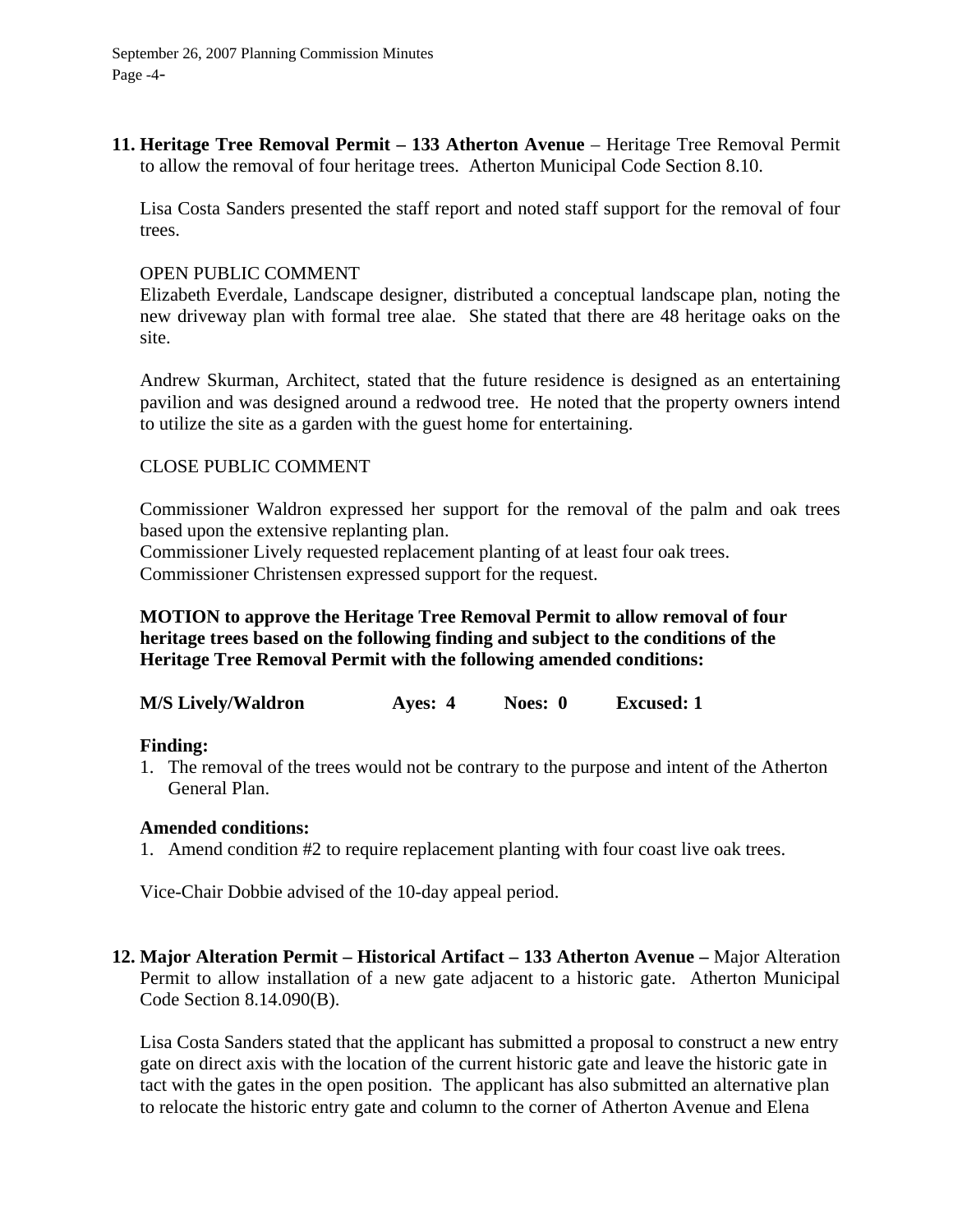September 26, 2007 Planning Commission Minutes Page -5-

Avenue. The Town's Historical Consultant, Laura Jones has reviewed both the proposal and the alternative and deemed both to be consistent with the Ordinance and the secretary of the interior standards.

#### OPEN PUBLIC COMMENT

Andrew Skurman, Architect, reviewed the proposed design. Mr. Skurman submitted a letter from a neighbor citing preference for moving the gate.

Benjamin McGriff, Architect, stated that based on his conversation with Ms. Laura Jones, the gates were part of a larger estate.

Commissioner Lively asked if the lamppost would be operational with either location? The applicant responded in the affirmative.

### CLOSE PUBLIC COMMENT

Commissioners expressed support for retaining the gate at its current location.

**MOTION to approve the Major Alteration Permit to allow a new entry gate to be located adjacent to the existing historic gate based on the following finding and subject to the conditions of the Major Alteration Permit Removal Permit with the following amended conditions:** 

|  |  | <b>M/S Christensen/Lively</b> | Ayes: 4 | Noes: 0 | <b>Excused: 1</b> |
|--|--|-------------------------------|---------|---------|-------------------|
|--|--|-------------------------------|---------|---------|-------------------|

#### **Finding:**

1. The preservation of the historic gate and column would not be contrary to the purpose and intent of the Atherton General Plan because the treatment of the gates will preserve their historic character recessing new improvements behind the old. The improvements are compatible in size and scale with the historic gate and column and do not obscure the character defining features of these historic items.

### **Amended condition:**

1. Add condition #3 to read as follows; "Existing gate, columns and lanterns to be restored and the lanterns to be in working condition.

Vice-Chair Dobbie advised of the 10-day appeal period

**2. Conditional Use Permit – 80 Logan – Conditional use Permit to allow a pool to be located** in the side yard. Atherton Municipal Code Section 17.36.080.

Andrea Mardesich presented the staff report noting staff support for the location of the pool.

#### OPEN PUBLIC COMMENT

Michelle bond, landscape architect, noted the existing redwoods on-site and difficulty in placing a pool in the rear yard. She also stated that a new hedge will be planted